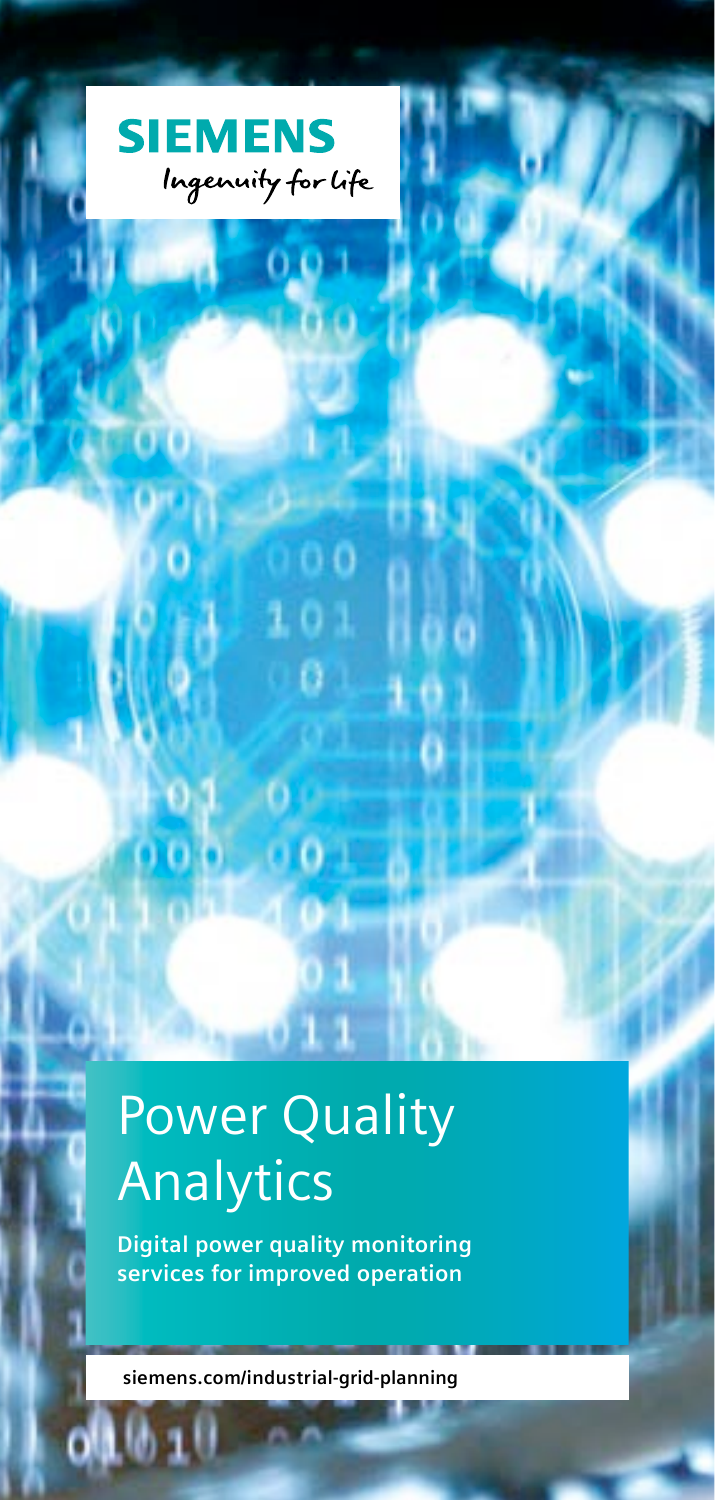### Why PQ Analytics?

- **• Prevents production outages by reliably detecting impending damage at an early stage**
- **• Prompt detection of off-tuned power electronics**
- **• Post-failure root cause analysis to identify appropriate measures**
- **• Maximum availability of energy supply and minimized downtime costs by implementing preventive measures**

### Additional benefits

- **• Shorter response time**
- **• Access to experts with in-depth knowledge of your grid**
- **• No ramp-up of expertise needed on customer side**
- **• No access to communication network required on customer side**
- **• Besides measuring devices, no installation of other software or hardware required**
- **• Special discount in case of multiple measurements**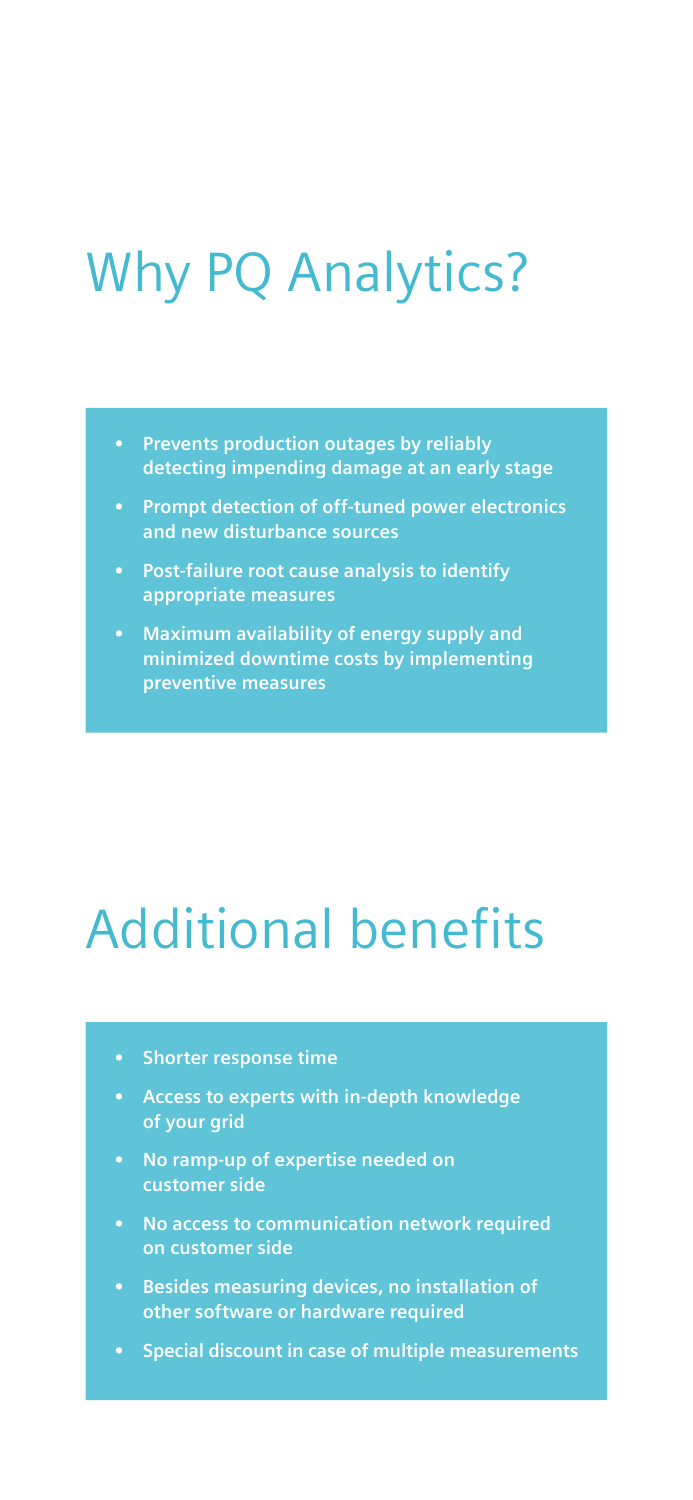## Our service model

- **Optimal positioning and installation of Siemens SICAM measuring devices**
- **Siemens Scalance router and IT securityproven communication**
- **Continuous power quality monitoring and analysis over a predefined period**
- **Scheduled reporting and recommendations for mitigation measures via mobile app**
- **Additional power system advisory services on demand**

#### **Small causes – serious consequences**

Events such as failures of electrical equipment can lead to larger power outages and production losses. Non-linear loads and power converters may influence the power quality and cause disturbances such as harmonics, voltage dips, interruptions or transients.

In the past, grids were only analyzed after an error had occurred. With Power Quality Analytics, we identify anomalies and help to eliminate them long before they have a negative impact on your plant and your daily business.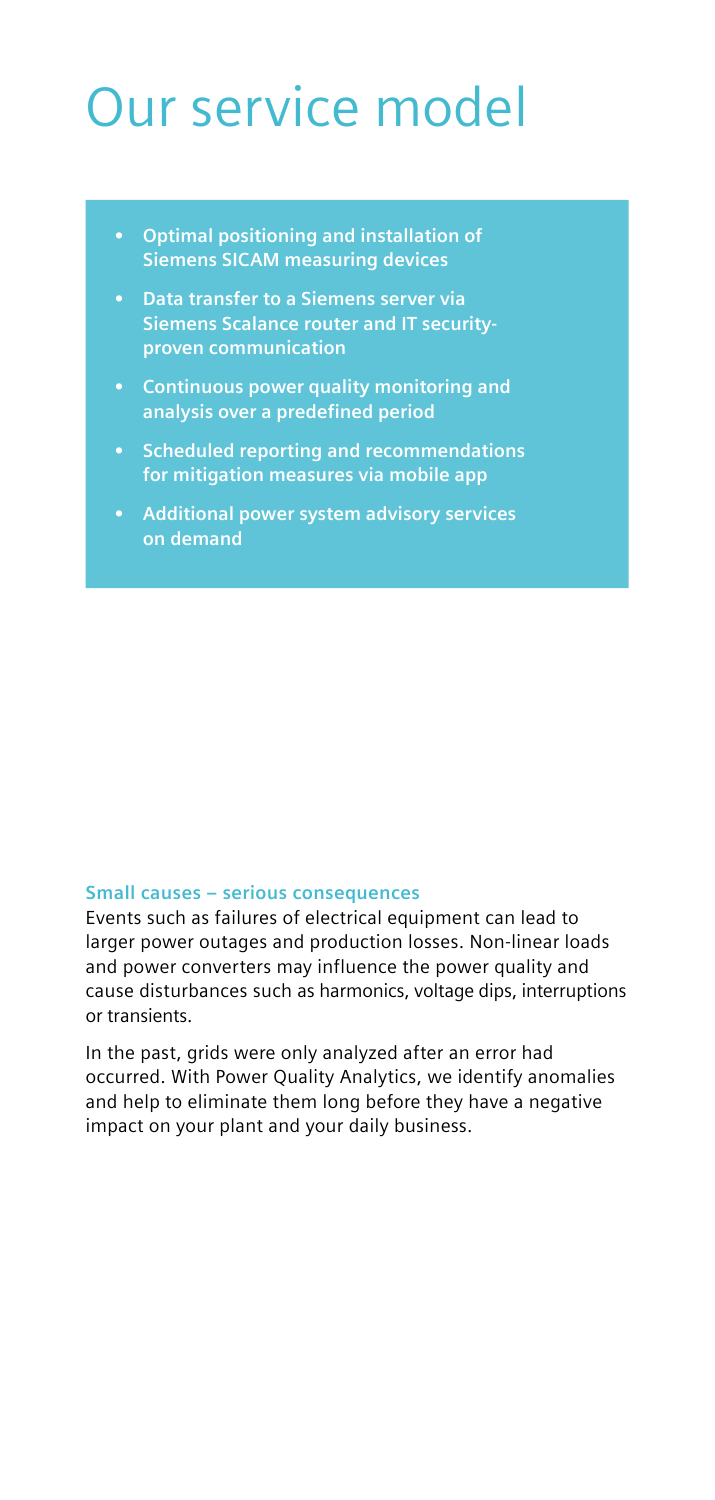

#### **Our offer**

We record and monitor critical data directly on site with ongoing power quality measurements. With continuous remote access on a well-proven Siemens product platform we analyze your grid using a modern artificial intelligence (AI) approach and identify possible weaknesses. With our simulation tools we can create detailed grid models and define expedient countermeasures. In close collaboration with our customers we develop needs based measuring services to secure high-standard grids and prevent power outages.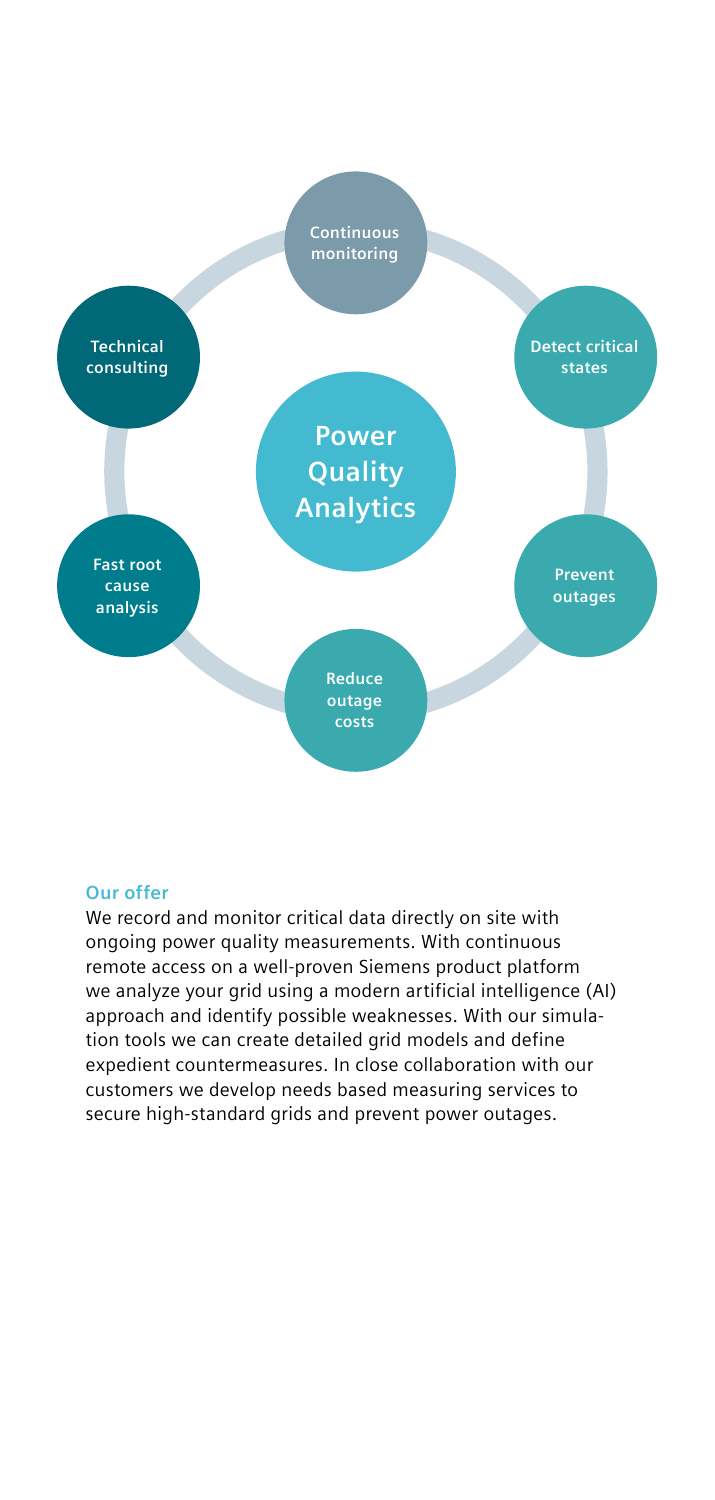

*"Data analytics with a modern AI approach and evaluation against grid codes – along with the in-depth knowledge of our experts."*

### **Always scalable – we identify your needs**

Our service offers user-specific support packages, from measurement only to full consulting service packages to provide maximum flexibility.

| Service                                | <b>Details</b>                                                                                                                                               |
|----------------------------------------|--------------------------------------------------------------------------------------------------------------------------------------------------------------|
| Commissioning                          | • Definition of measurement points<br>Plug-and-play system<br>Commissioning support                                                                          |
| <b>Power Quality</b><br>Analytics      | One or multi-year contractual<br>support available<br>Monthly report<br>$\bullet$<br>Direct access to results and<br>$\bullet$<br>consultants via mobile app |
| <b>Advanced Power</b><br>System Advice | • On demand<br>On an hourly basis                                                                                                                            |